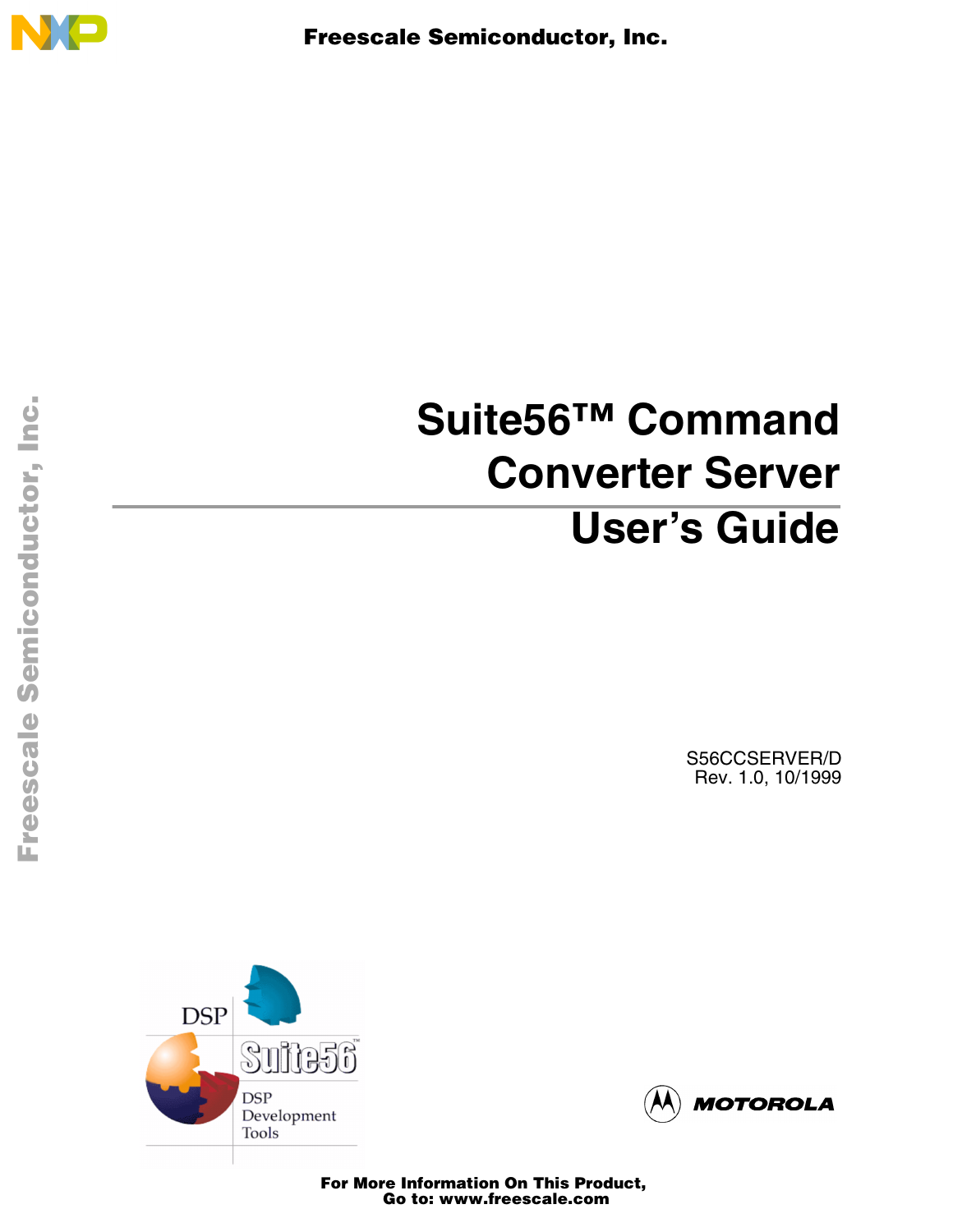

Suite56 and MFAX are a trademarks of Motorola, Inc.

This document contains information on a new product. Specifications and information herein are subject to change without notice.

Motorola reserves the right to make changes without further notice to any products herein. Motorola makes no warranty, representation or guarantee regarding the suitability of its products for any particular purpose, nor does Motorola assume any liability<br>arising out of the application or use of any product or circuit, and specifically dis consequential or incidental damages. "Typical" parameters which may be provided in Motorola data sheets and/or specifications can and do vary in different applications and actual performance may vary over time. All operating parameters, including "Typicals" must<br>be validated for each customer application by customer's technical experts. Motorola does rights nor the rights of others. Motorola products are not designed, intended, or authorized for use as components in systems intended for surgical implant into the body, or other applications intended to support life, or for any other application in which the<br>failure of the Motorola product could create a situation where personal injury or death Motorola products for any such unintended or unauthorized application, Buyer shall indemnify and hold Motorola and its officers, employees, subsidiaries, affiliates, and distributors harmless against all claims, costs, damages, and expenses, and reasonable<br>attorney fees arising out of, directly or indirectly, any claim of personal injury or death as unauthorized use, even if such claim alleges that Motorola was negligent regarding the design or manufacture of the part. Motorola and (A) are registered trademarks of Motorola, Inc. Motorola, Inc. is an Equal Opportunity/Affirmative Action Employer. All other tradenames, trademarks, and registered trademarks are the property of their respective owners.

#### **How to reach us:**

**USA/EUROPE/Locations Not Listed**: Motorola Literature Distribution; P.O. Box 5405, Denver, Colorado, 80217 1-303-675-2140 or 1-800-441-2447

**JAPAN**: Motorola Japan, Ltd.; SPS, Technical Information Center, 3-20-1, Minami-Azabu, Minato-ku, Tokyo 106-8573 Japan. 81-3-3440-3569

**ASIA/PACIFIC**: Motorola Semiconductors H.K. Ltd., Silicon Harbour Centre, 2 Dai King Street, Tai Po Industrial Estate, 2 Tai Po, N.T., Hong Kong. 852-26668334

**Customer Focus Center: 1-800-521-6274**

**Mfax**™: RMFAX0@email.sps.mot.com –TOUCHTONE 1-602-244-6609

–US & Canada ONLY 1-800-774-184 –http://sps.motorola.com/mfax/

HOME PAGE: http://motorola.com/sps

Motorola DSP Products Home Page: http://www.motorola-dsp.com © Copyright Motorola, Inc., 1999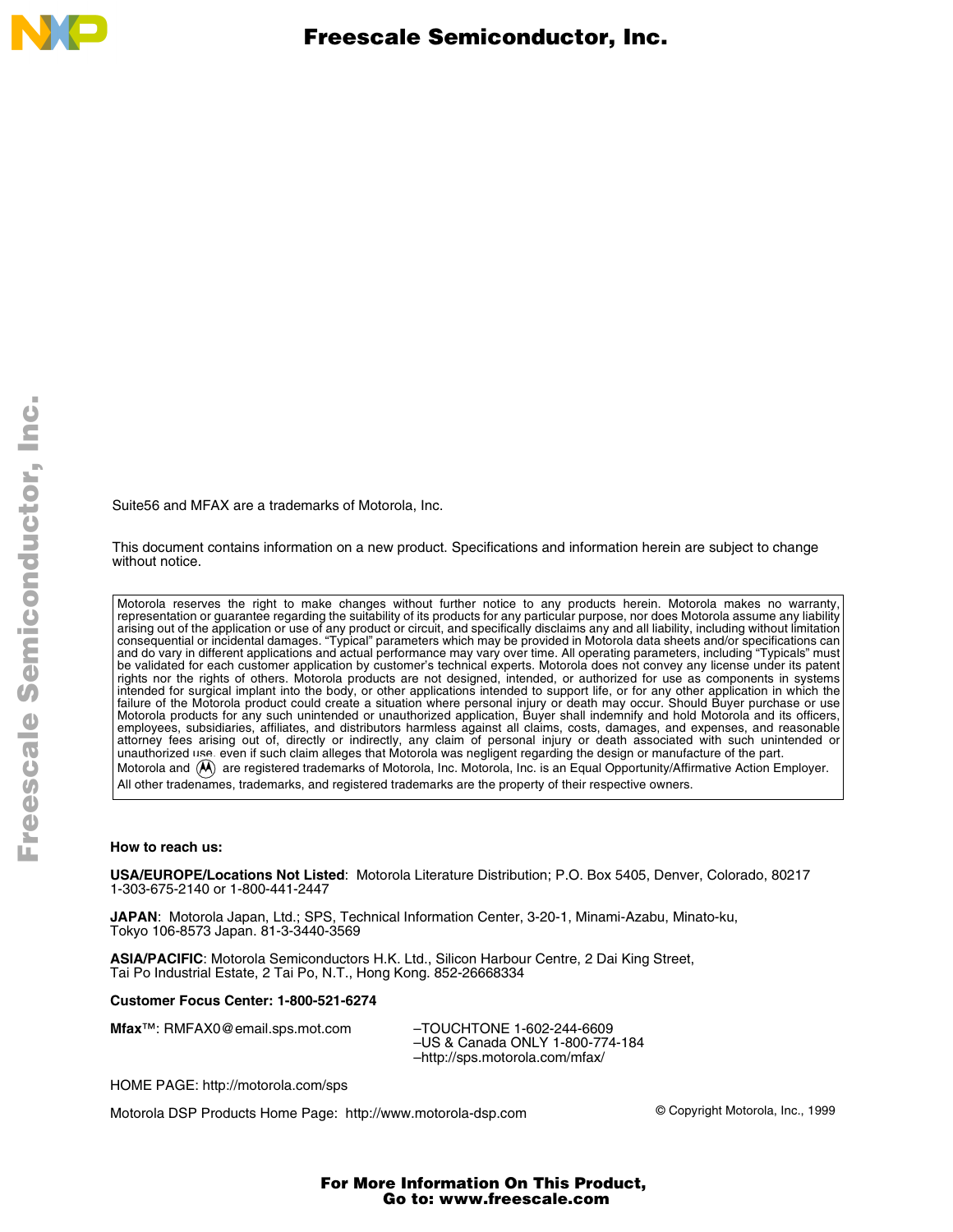

# **Contents**

#### **[About This Book](#page-8-0)**

| 1.0   |  |
|-------|--|
| 1.1   |  |
| 1.2   |  |
| 1.3   |  |
| 1.3.1 |  |
| 1.4   |  |
| 1.4.1 |  |
| 1.4.2 |  |
| 1.4.3 |  |
| 1.4.4 |  |
| 2.0   |  |
| 2.1   |  |
| 2.2   |  |
| 2.2.1 |  |
| 2.2.2 |  |
| 2.2.3 |  |
| 2.2.4 |  |
| 3.0   |  |
| 3.1   |  |
| 3.2   |  |
| 4.0   |  |
| 4.1   |  |
| 4.2   |  |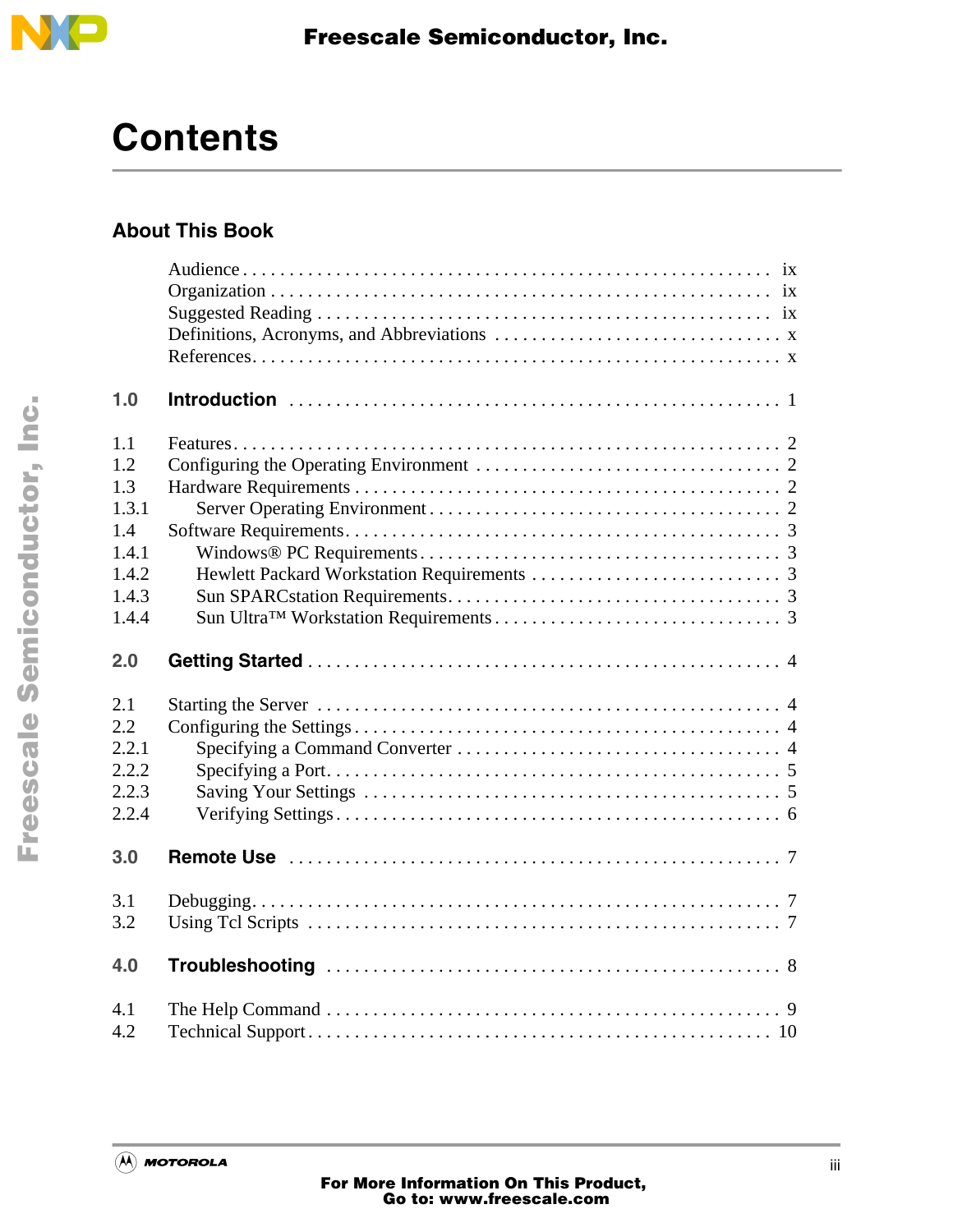

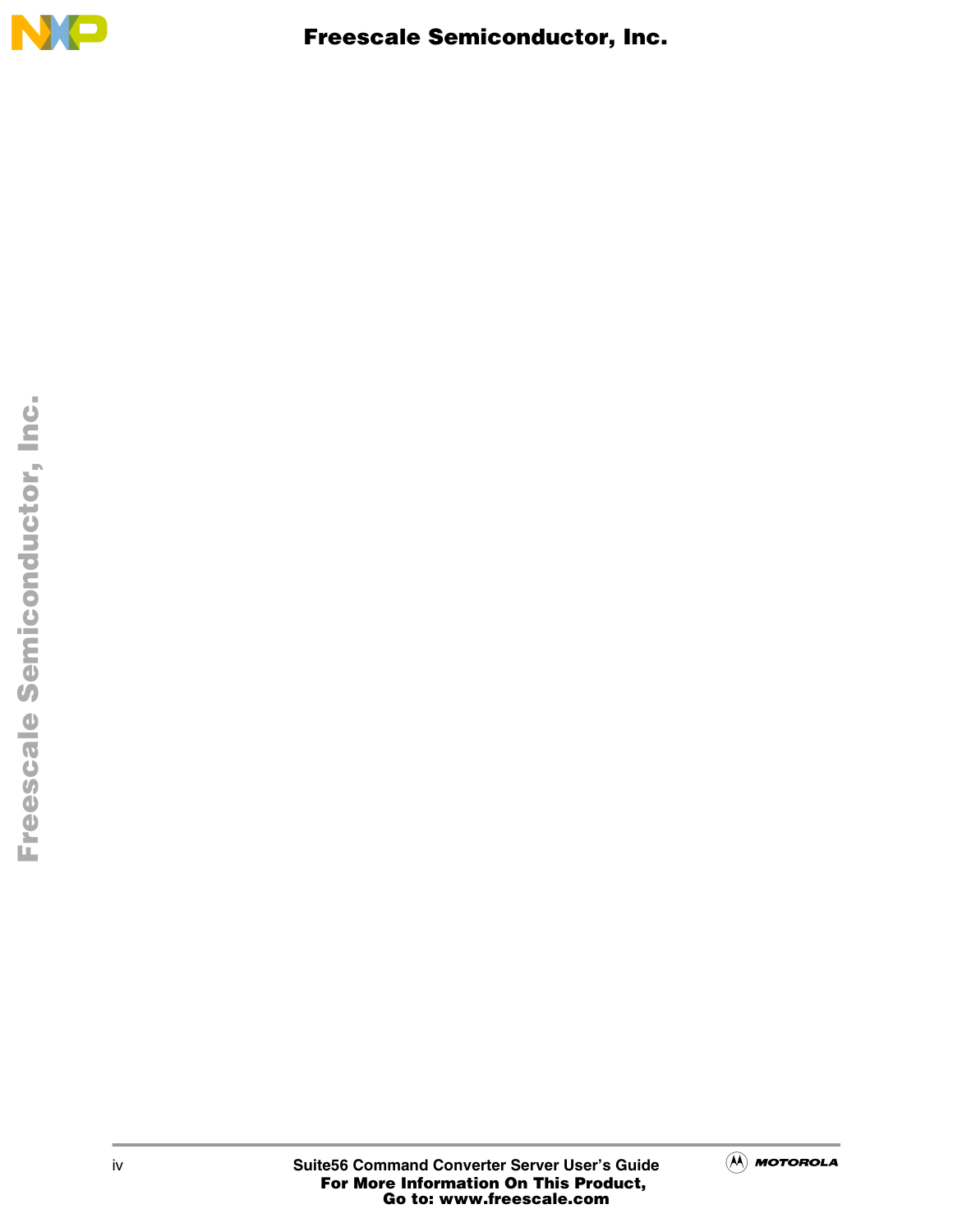

# **List of Figures**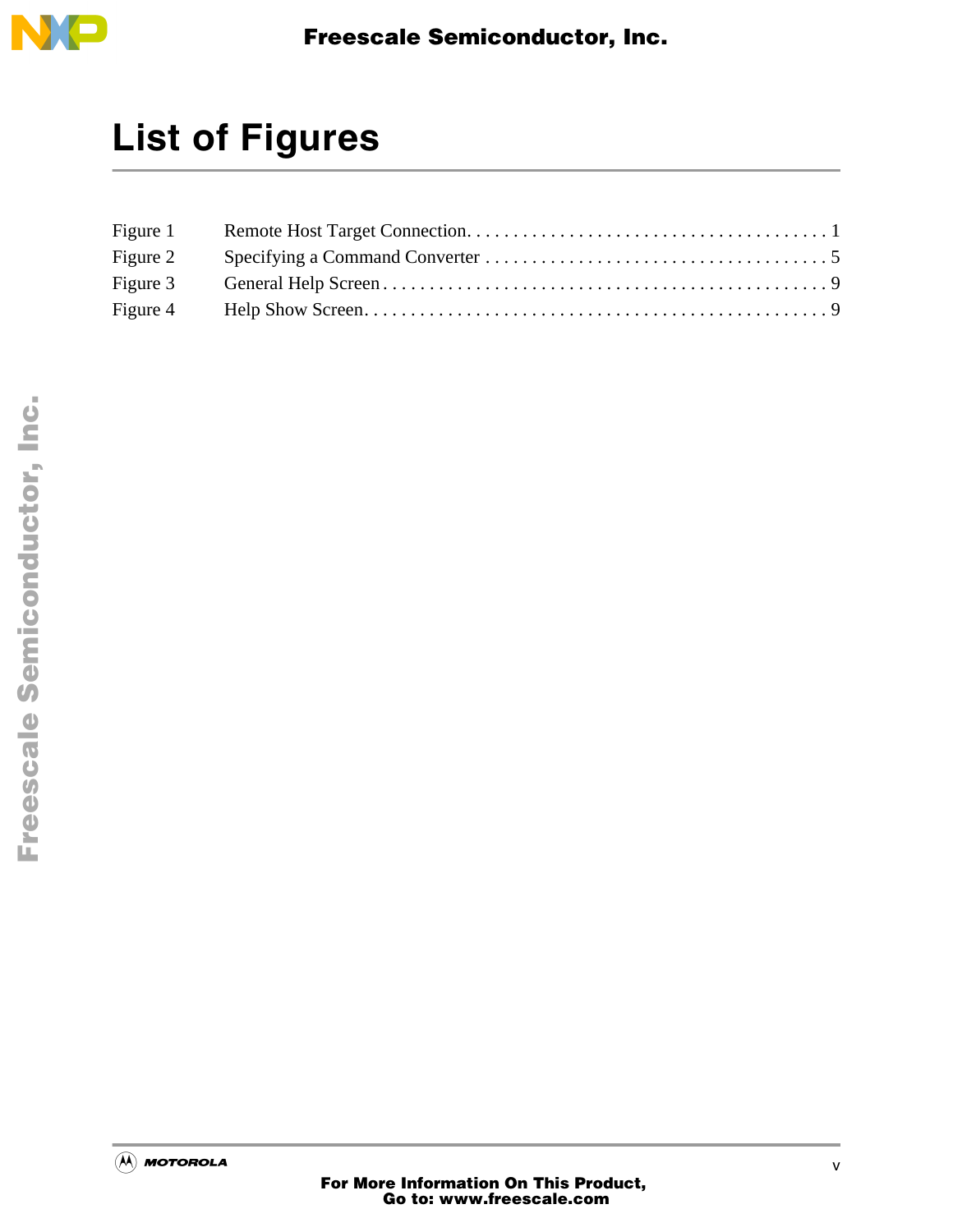

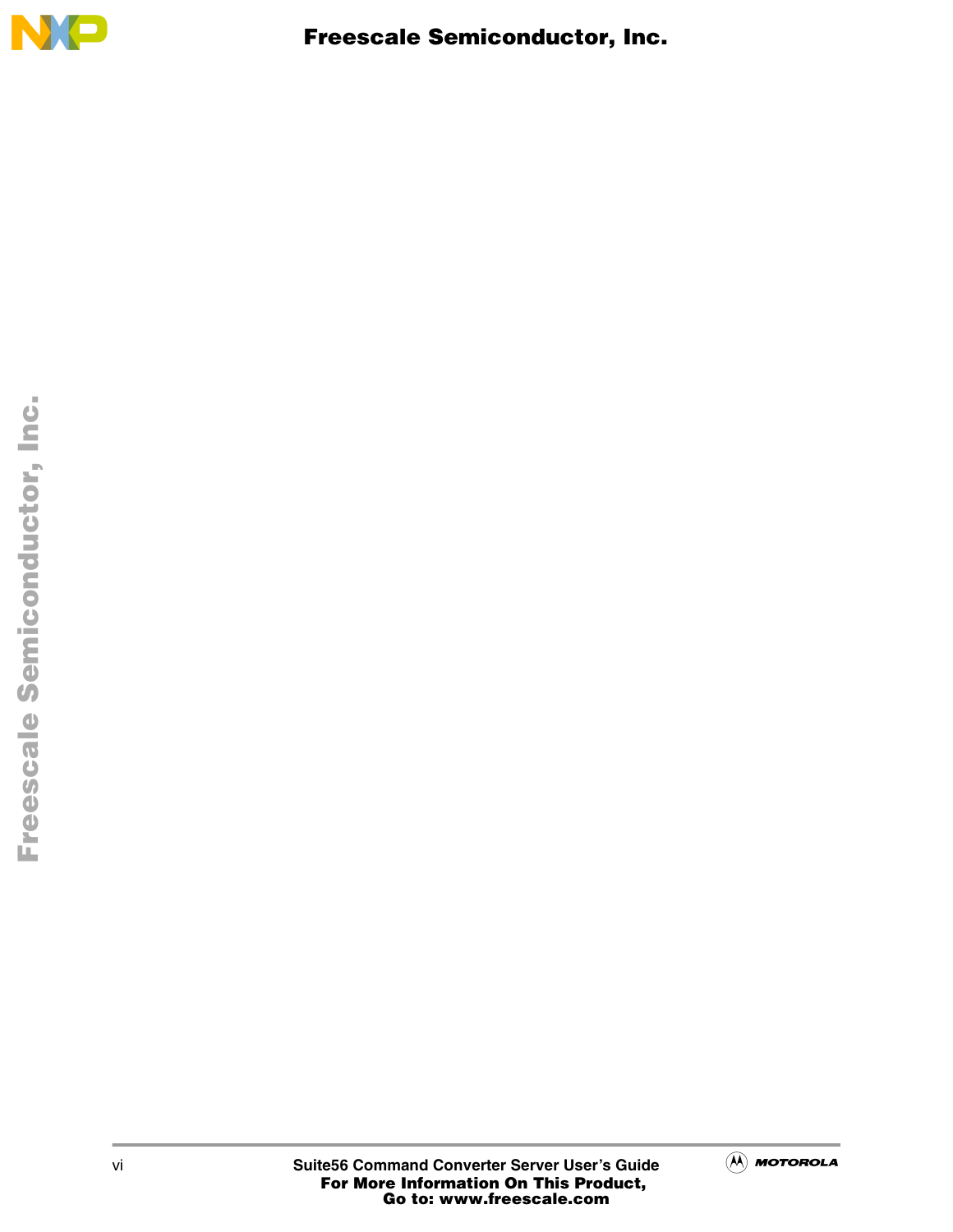

# **List of Tables**

| Table 1 |  |
|---------|--|
|         |  |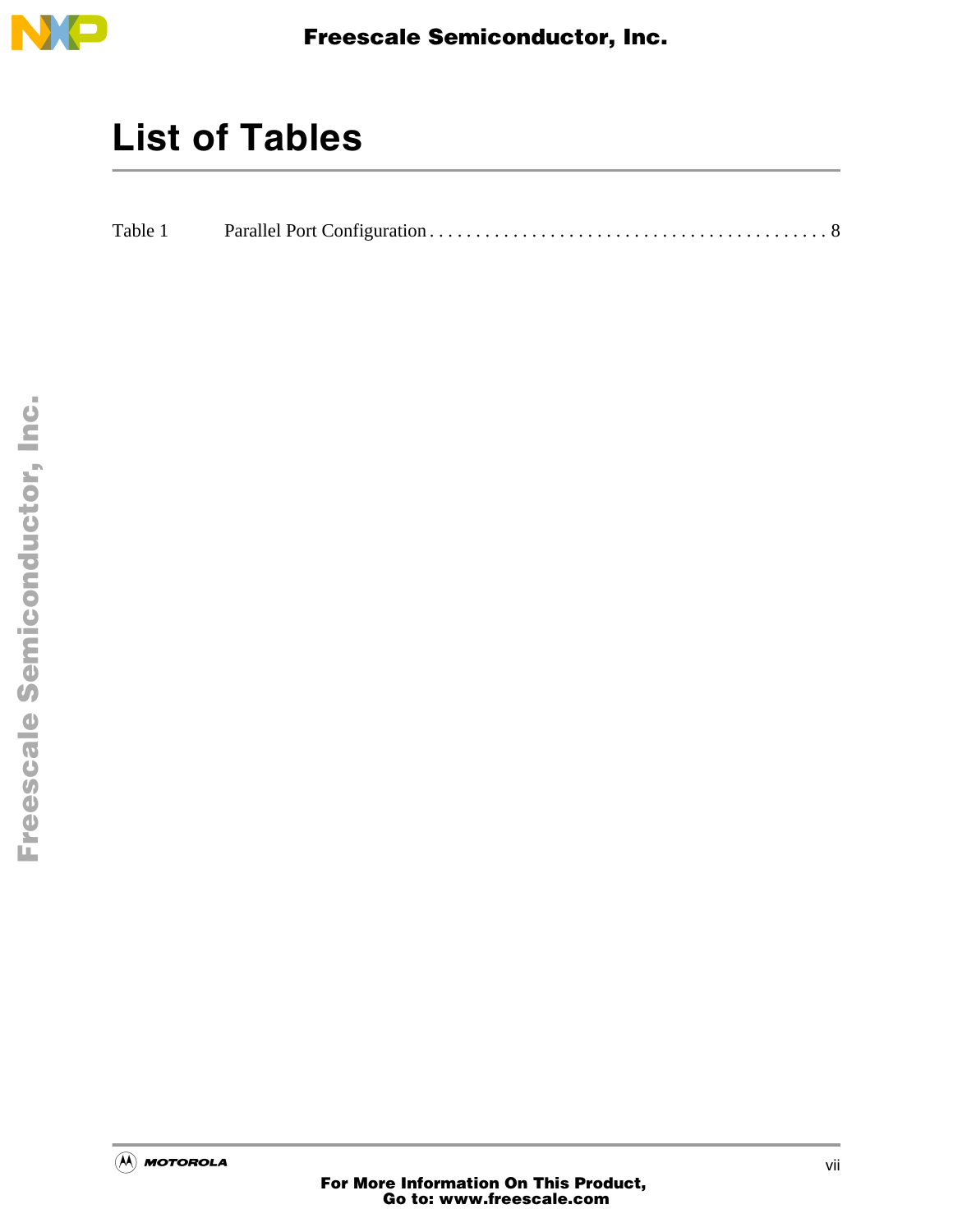

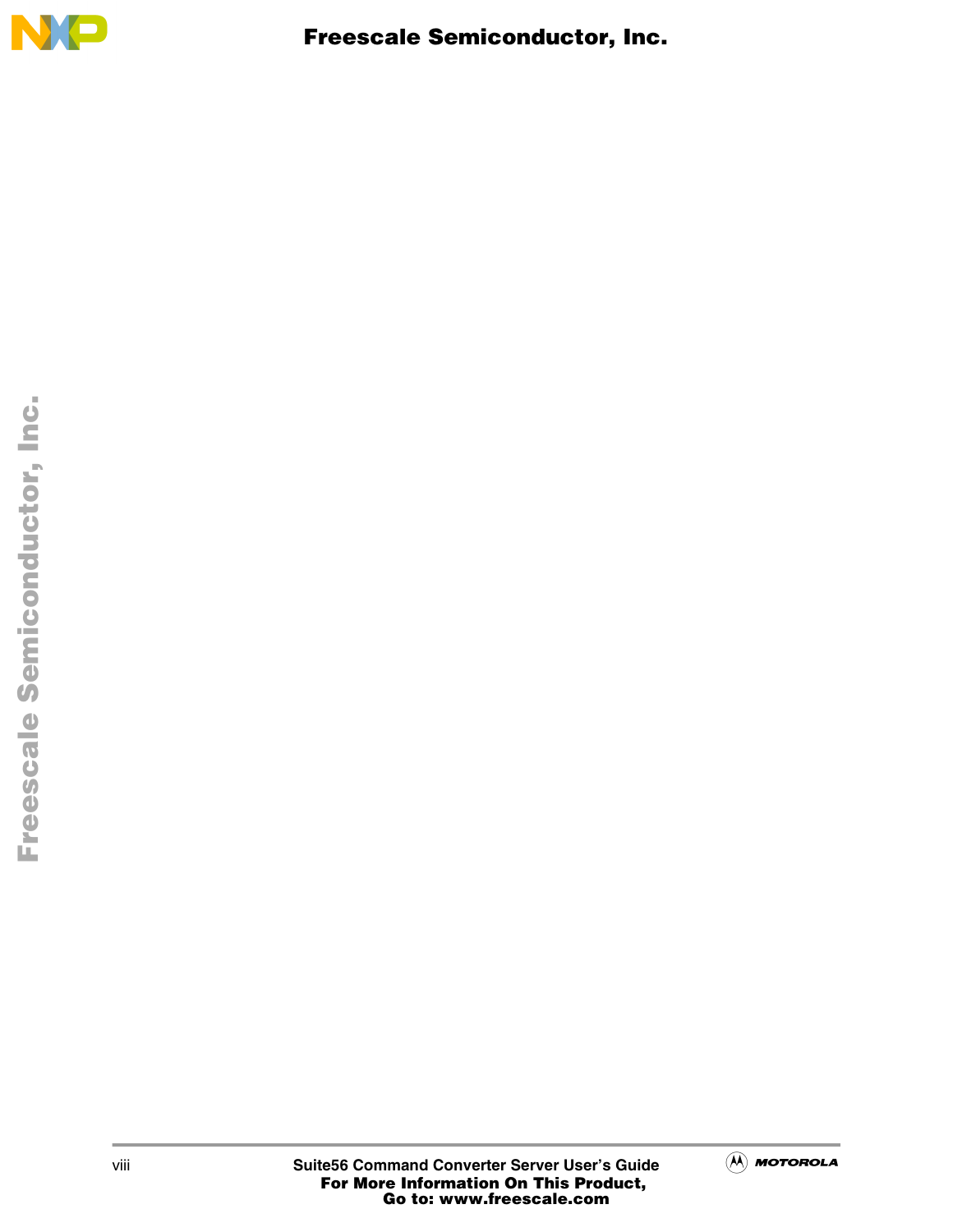

# <span id="page-8-0"></span>About This Book

This User Guide describes the features of the Suite56™ Command Converter Server software and gives step by step instructions on how to use it.

# <span id="page-8-1"></span>Audience

This manual is intended for software developers, application developers, or hardware developers who are evaluating Motorola DSP products.

# <span id="page-8-2"></span>**Organization**

This manual is organized into the following chapters:

- [Section 1.0, "Introduction,"](#page-10-2) describes the features of the Suite56 Command Converter Server software.
- [Section 2.0, "Getting Started,"](#page-13-4) explains how to start and configure the Suite56 Command Converter Server software.
- [Section 3.0, "Remote Use,"](#page-16-3) explains how to connect remotely and debug DSP applications using the Suite56 Command Converter Server software.
- [Section 4.0, "Troubleshooting," d](#page-17-2)escribes what to do if issues should arise.

# <span id="page-8-3"></span>Suggested Reading

Refer to the following documentation for further information:

*Suite56™ Application Development System (ADS) Debugger User Manual,* (DSPADSUM/D)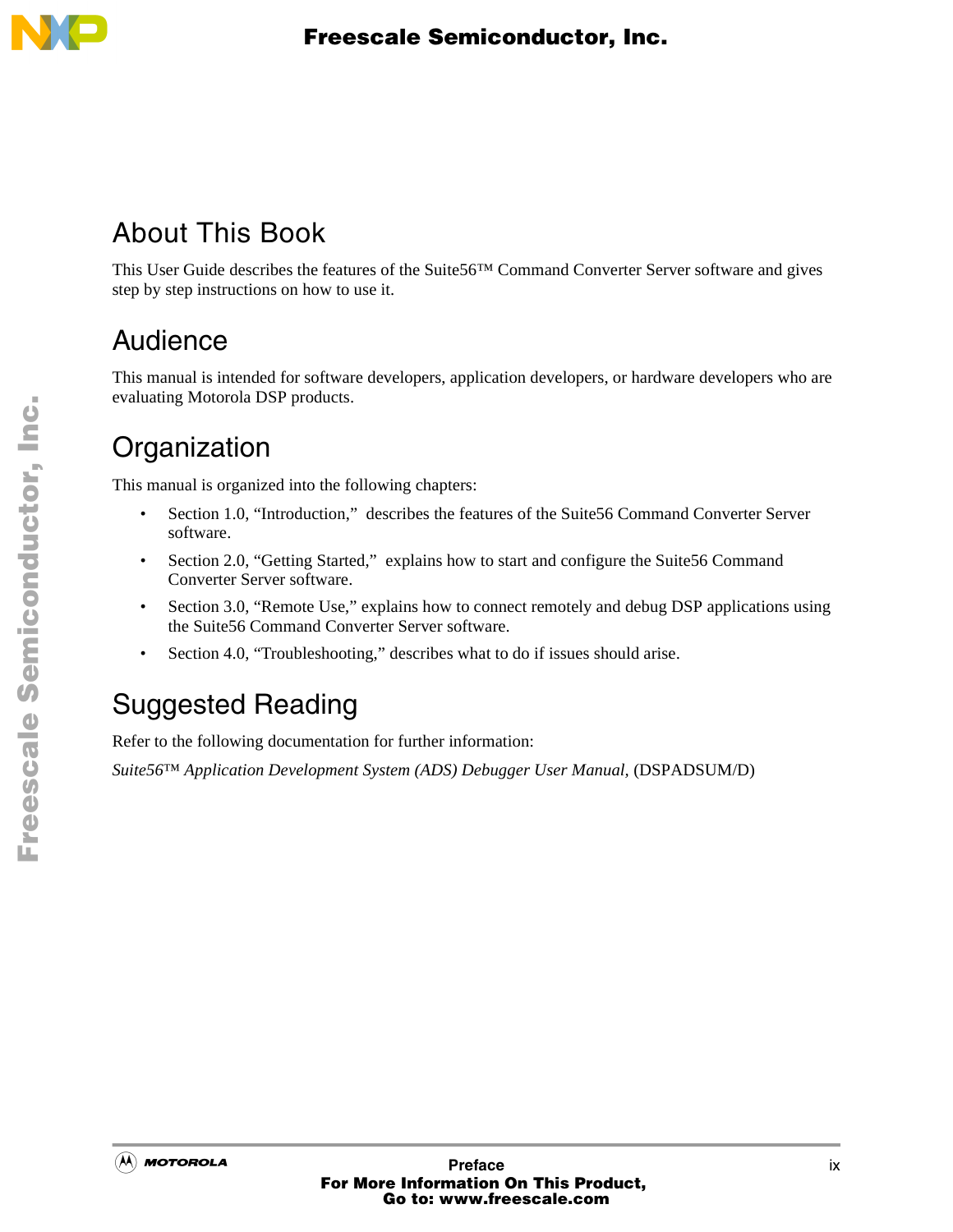

## <span id="page-9-0"></span>Definitions, Acronyms, and Abbreviations

The following list defines the acronyms and abbreviations used in this document:

| Ethernet   | Local area networks using the IEEE Ethernet specification.                                                                  |
|------------|-----------------------------------------------------------------------------------------------------------------------------|
| <b>EVM</b> | Acronym for Evaluation Module. A target device used in the development of<br>software.                                      |
| ADM        | Acronym for Application Development Module. A target device used in the<br>development of software.                         |
| JTAG       | Acronym for Joint Test Action Group. IEEE specification for a serial interface<br>used for debugging integrated circuits.   |
| TCP/IP     | Communication protocol, typically found on Ethernet networks.                                                               |
| <b>CCS</b> | Acronym for Command Converter Server. Software necessary for a server when<br>used with remote debugging of target systems. |

## <span id="page-9-1"></span>**References**

The following sources were referenced to produce this book:

- [1] Suite56™ Ethernet Command Converter User's Manual, 6/1999
- [2] Suite56™ Parallel Port Command Converter User's Manual, 6/1999
- [3] Suite56™ PCI Command Converter User's Manual, 6/1999
- [4] Suite56™ Application Development System (ADS) Debugger User Manual, 7/1999
- [5] TCL/Tk 8.2 Manual Pages, found on the World Wide Web at http://www.scriptics.com

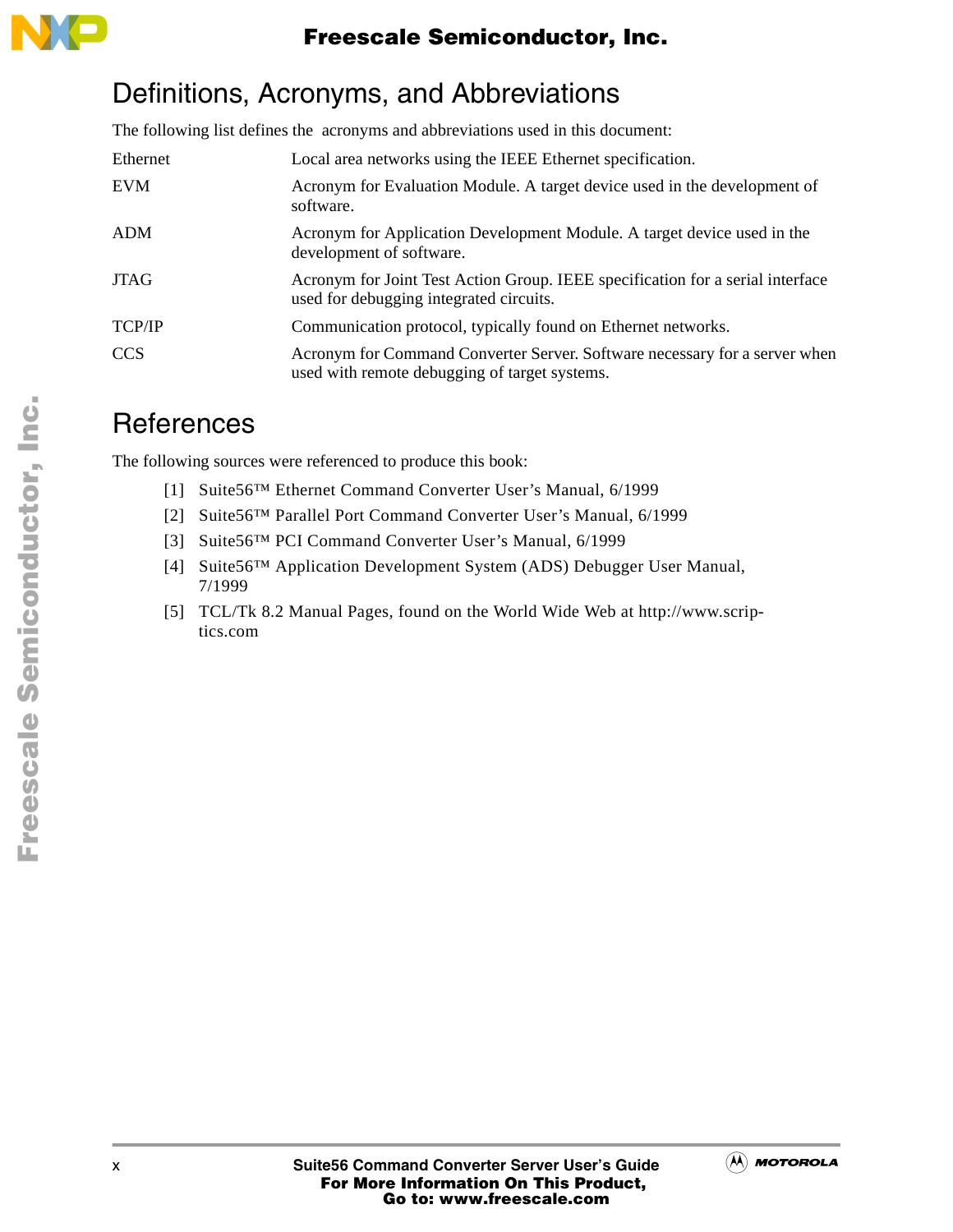

# <span id="page-10-2"></span><span id="page-10-0"></span>**1.0 Introduction**

The Suite56™ Command Converter Server is supplementary software for the DSP Development Tools Suite, used to help facilitate the designing of real-time signal processing systems. It allows multiple users to develop software from any location via a network connection to a server that is connected to a target system, an Application Development Module (ADM), or an Evaluation Module (EVM) via a Suite56 Command Converter. By providing a more flexible working environment, the Command Converter Server gives application developers greater freedom and versatility with their software development process.

[Figure 1](#page-10-1) shows examples of remote connections between a debug host and a target system using various Suite56 Command Converters.



**Figure 1. Remote Host Target Connection**

#### **NOTE:**

<span id="page-10-1"></span>For more information on target systems, refer to the *Suite56 Application Development System (ADS) Debugger User Manual* from the Motorola Suite56 Software Development Tools CD or the DSP Tools web site on the World Wide Web at the following web address:

http://www.motorola.com/SPS/DSP/tools/documentation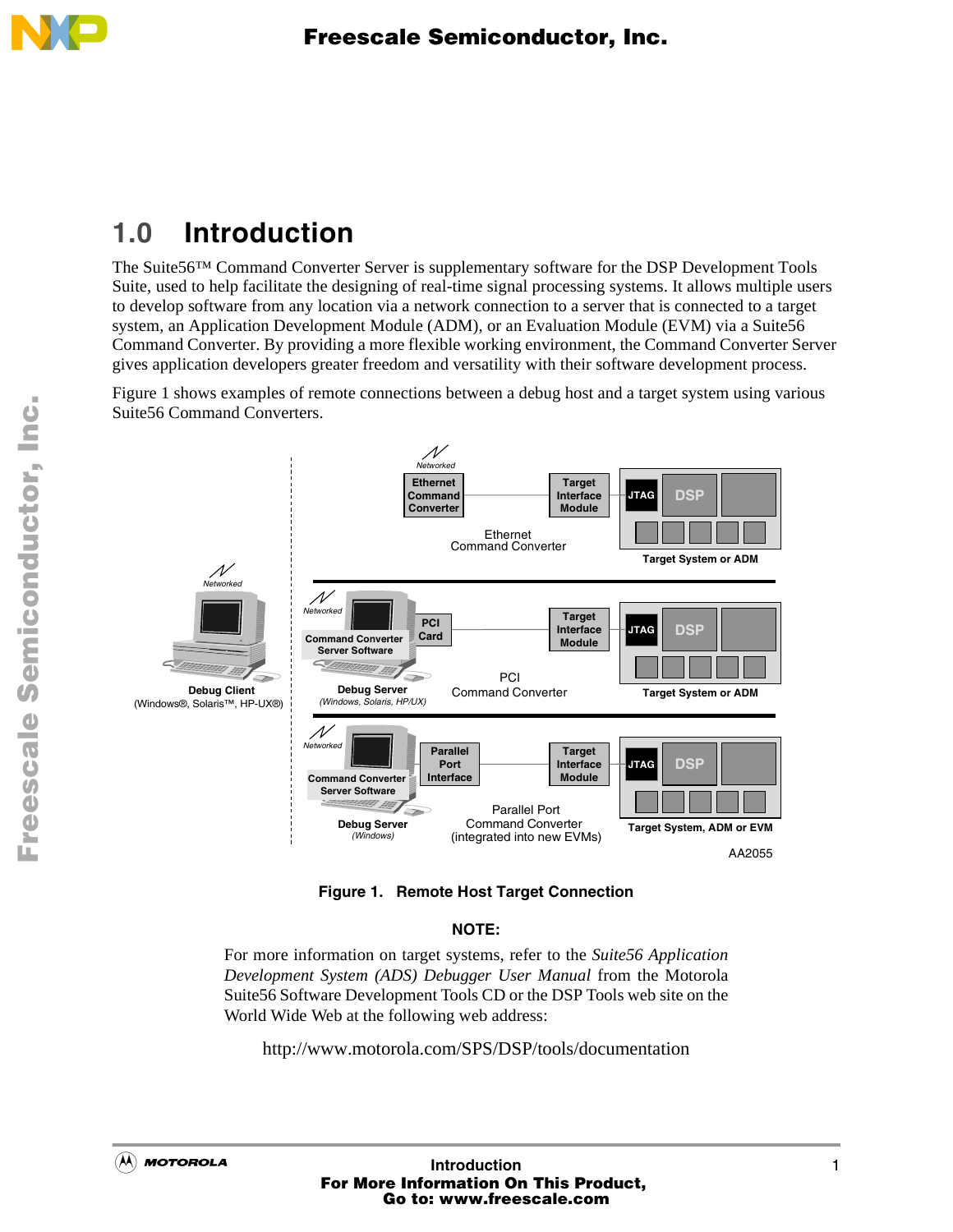

#### <span id="page-11-0"></span>**1.1 Features**

The Suite56 Command Converter Server includes the following features:

- Supports up to 5 users connected at one time
- Supports Tcl version 8.2 software
- Supports server-to-server connections
- Supports one command converter at a time
- Supports the most current version of Suite56 DSP Software Development Tools

## <span id="page-11-1"></span>**1.2 Configuring the Operating Environment**

The Suite56 Command Converter Server is supported on the following platforms:

- Windows® PC
- Hewlett Packard Workstations
- Sun™ SPARCstation<sup>™</sup> system
- Sun Ultra Workstations

### <span id="page-11-2"></span>**1.3 Hardware Requirements**

The minimum hardware requirements for using the Suite56 DSP Software Development Tools include the following:

- 32 Mbytes of RAM
- Hard drive with 50 Mbytes of free space
- Mouse and keyboard

### <span id="page-11-3"></span>**1.3.1 Server Operating Environment**

The minimum hardware requirements for the server, if you are planning to debug remotely, include all the requirements necessary for the command converter currently attached to the target device and the following items:

- 32 Mbytes of RAM
- Hard drive with 5 Mbytes of free space
- Keyboard
- TCP/IP connection

For the requirements of the command converter, please refer to the applicable command converter user's manual for specific information.

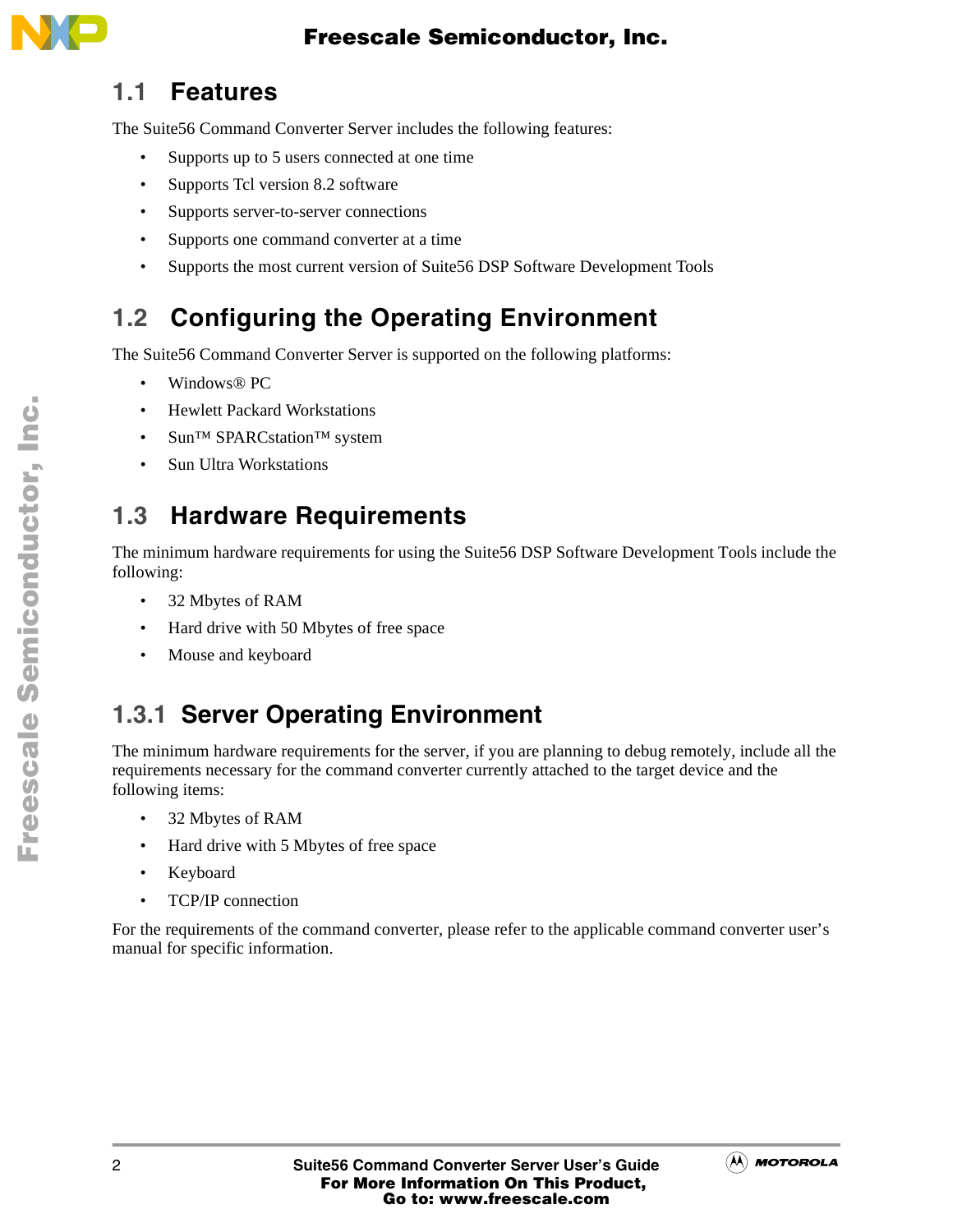

#### <span id="page-12-0"></span>**1.4 Software Requirements**

The minimum software requirements for using the Suite56 Command Converter Server are included in the following sections.

### <span id="page-12-1"></span>**1.4.1 Windows® PC Requirements**

The specific requirements for using the Suite56 Command Converter Server with the Motorola DSP Suite56 Software Development Tools Debugger on a Windows PC include the following:

- Windows PC (Pentium<sup>®</sup> class processor, or higher)
- Windows® 95, Windows® 98, or Windows NT® 4.0 operating system with Service Pack 3 or higher

#### <span id="page-12-2"></span>**1.4.2 Hewlett Packard Workstation Requirements**

The specific requirements for using the Suite56 Command Converter Server with the Motorola DSP Suite56 Software Development Tools Debugger on a Hewlett Packard Workstation include the following:

• HP® Workstation running HP-UX® version 9.xx or 10.20 (or higher)

### <span id="page-12-3"></span>**1.4.3 Sun SPARCstation Requirements**

The specific requirements for using the Suite56 Command Converter Server with the Motorola DSP Suite56 Software Development Tools Debugger on a Sun SPARCstation include the following:

• Solaris Operating Environment™ software release 2.5.1 (or higher), or SunOS 4.1.3 (or higher)

#### <span id="page-12-4"></span>**1.4.4 Sun Ultra™ Workstation Requirements**

The specific requirements for using the Motorola DSP Suite56 Software Development Tools Debugger on a Sun Ultra™ workstation include the following:

Solaris Operating Environment software release 2.5.1 (or higher),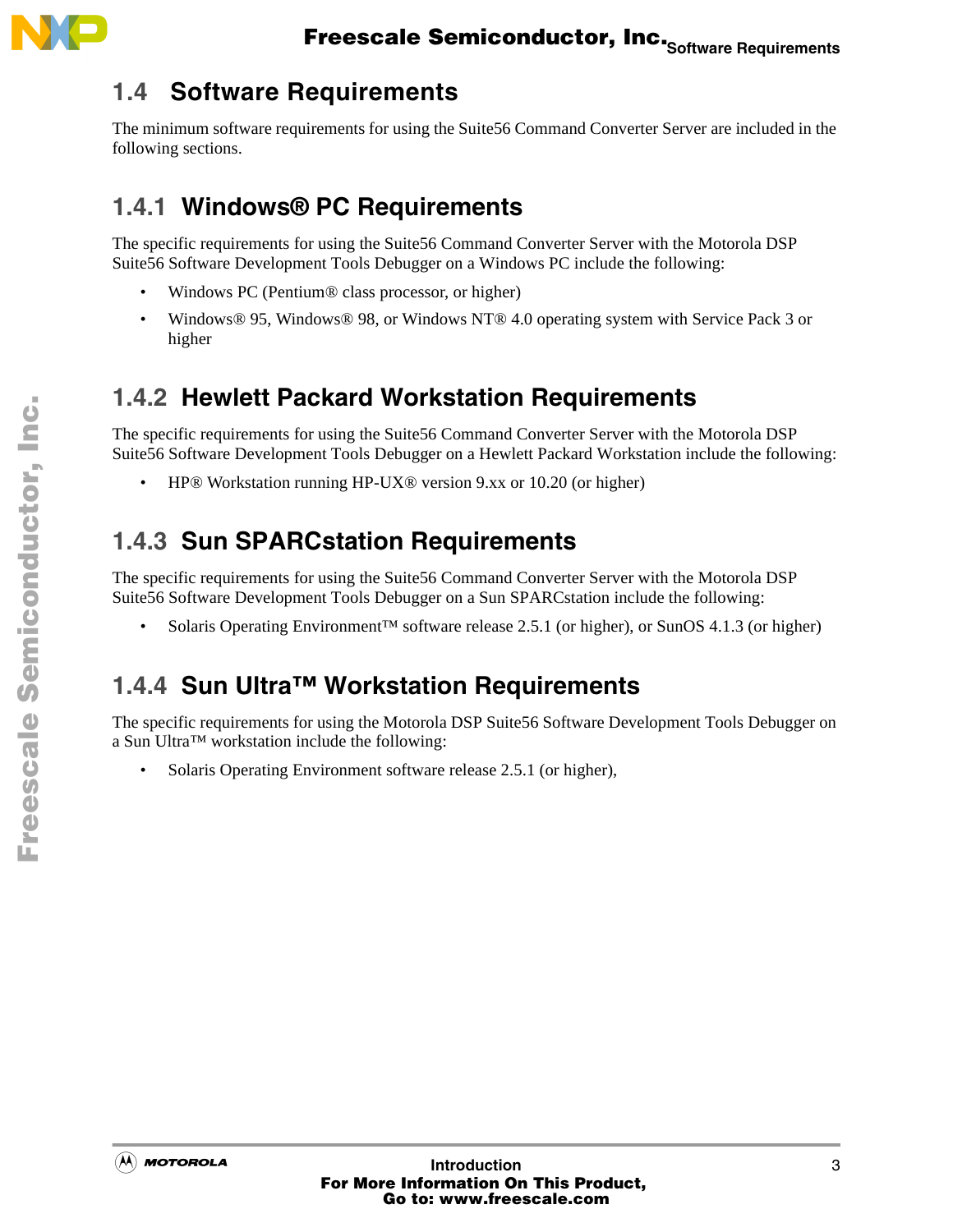

# <span id="page-13-4"></span><span id="page-13-0"></span>**2.0 Getting Started**

Before you begin, you will need to have the following prerequisites:

- Remote host computer system that meets client requirements
- A computer that meets the Suite56 Command Converter Server requirements
- The most current version of the Suite56 Application Development System (ADS) Debugger software installed on either the remote host or the server
- Suite56 Command Converter connected to the server and to a target device (See [Figure 1.](#page-10-1))

For more information on target systems, command converters, or the ADS Debugger, refer to the *Suite56 Application Development System (ADS) Debugger User's Manual,* the applicable command converter user's manual, or the applicable EVM or ADM User's Manual from the Motorola Suite56 Software Development Tools CD or the DSP Tools web site on the World Wide Web at the following web address:

http://www.motorola.com/SPS/DSP/tools/documentation

Once you have obtained the Suite56 Command Converter Server and the ADS Debugging software, the first time you use them we recommend you perform the following tasks in this order:

- 1. From the CCS command line on the server, configure your settings and save them.
- 2. Verify settings by quitting the command line, restarting, and then checking them.

### <span id="page-13-1"></span>**2.1 Starting the Server**

To start the Suite56 Command Converter Server, perform the following steps:

For all users:

• In the command window type **ccs** and press **ENTER**. You can now configure your settings.

### <span id="page-13-2"></span>**2.2 Configuring the Settings**

After you download the Suite56 Command Converter Server, you must configure your settings before you can run any debug software.

### <span id="page-13-3"></span>**2.2.1 Specifying a Command Converter**

To specify a command converter for Windows:

• The Suite56 Command Converter Server defaults to work with a parallel port command converter connected on LPT1. To change command converter, type the following at the prompt:

#### **config cc [cc]**

where [cc] can be parallel: <LPT#>, ethernet: <IP or hostname>, server: <IP or hostname>, or pci. For an example, see [Figure 2](#page-14-2).

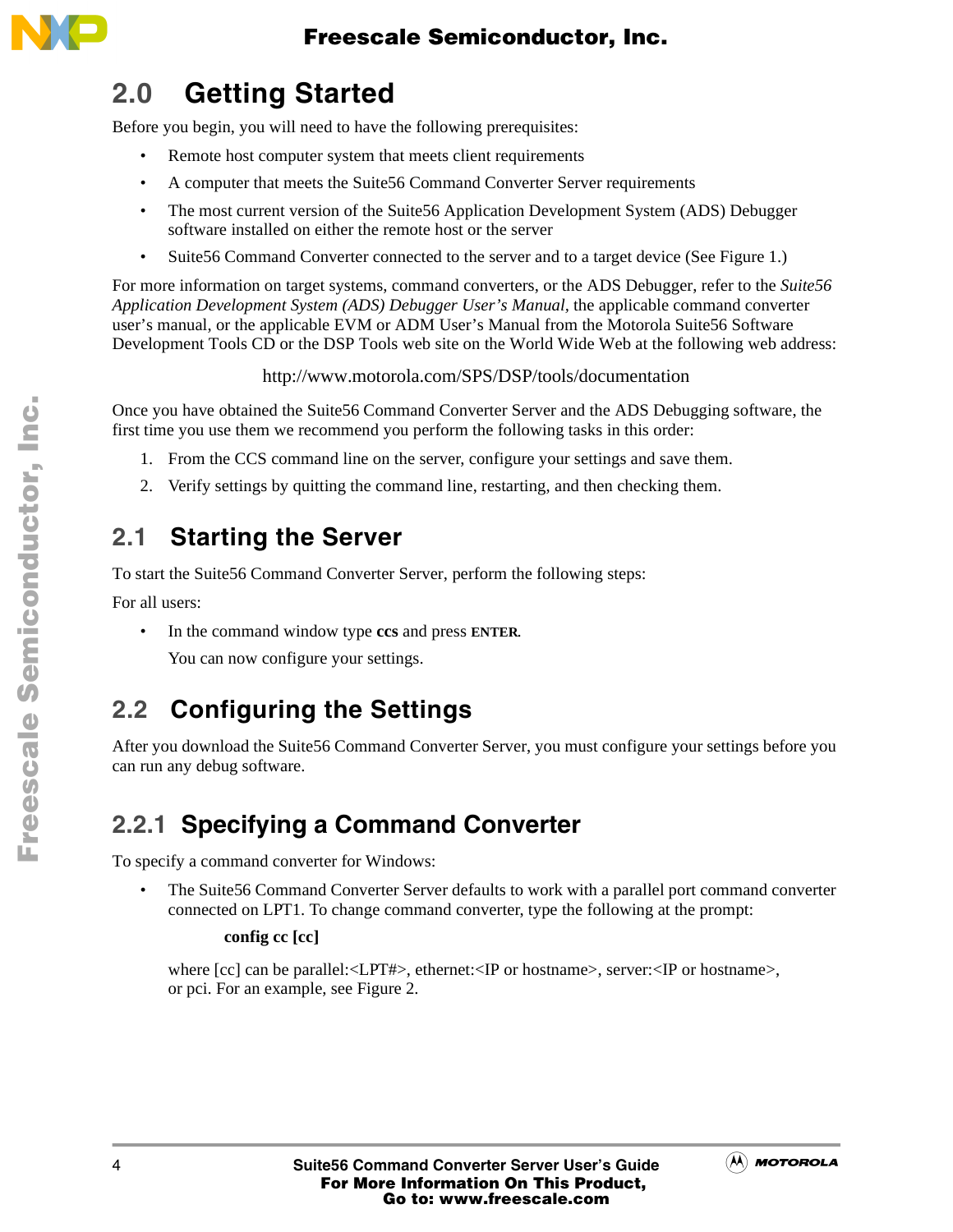



**Figure 2. Specifying a Command Converter**

<span id="page-14-2"></span>To specify a command converter for Unix:

• The Suite56 Command Converter Server has no defaults in Unix so you will have to configure it to either the Suite56 PCI or Suite56 Ethernet Command Converter. To set the command converter, type the following at the prompt:

**config cc [cc]**

where  $[cc]$  can be pci, ethernet:<IP or hostname>, or server:<IP or hostname>

### <span id="page-14-0"></span>**2.2.2 Specifying a Port**

For all operating systems, the Suite56 Command Converter Server port defaults to 41475. The user must specify a port if they wish to run more than one server on the same machine. There can be only one server per port, so if a user wishes to run more than one server, then they will have to specify a different port from the currently running server(s). For example, a user wishes to use a PCI command converter and a parallel port command converter on the same machine. The user can start the server configured for the PCI command converter and listen on port 22222, while another server could be configured for the parallel port command converter and listen on port 11111. In order for the Suite56 Debuggers to connect, the user must specify the port when the debugger is started. For example, if one was to connect the PCI command converter in the previous example, they would execute the debugger this way.

**ads56xxx -d server:machine.with.pci:22222**

To change the port number, type the following at the prompt:

#### **ccs -c [new port number**]

where [new port number] can be any five numbers less than or equal to 65535. For Unix only, the port number must be above 1500. To verify your current port number, refer to [Section 2.2.4, "Verifying](#page-15-0)  [Settings."](#page-15-0)

### <span id="page-14-1"></span>**2.2.3 Saving Your Settings**

For all operating systems, once you have configured your settings, you can save them in a file so they will automatically default on start up. To do this, type the following at the prompt:

#### **config save**

The current settings are then saved into a file called ccs.cfg.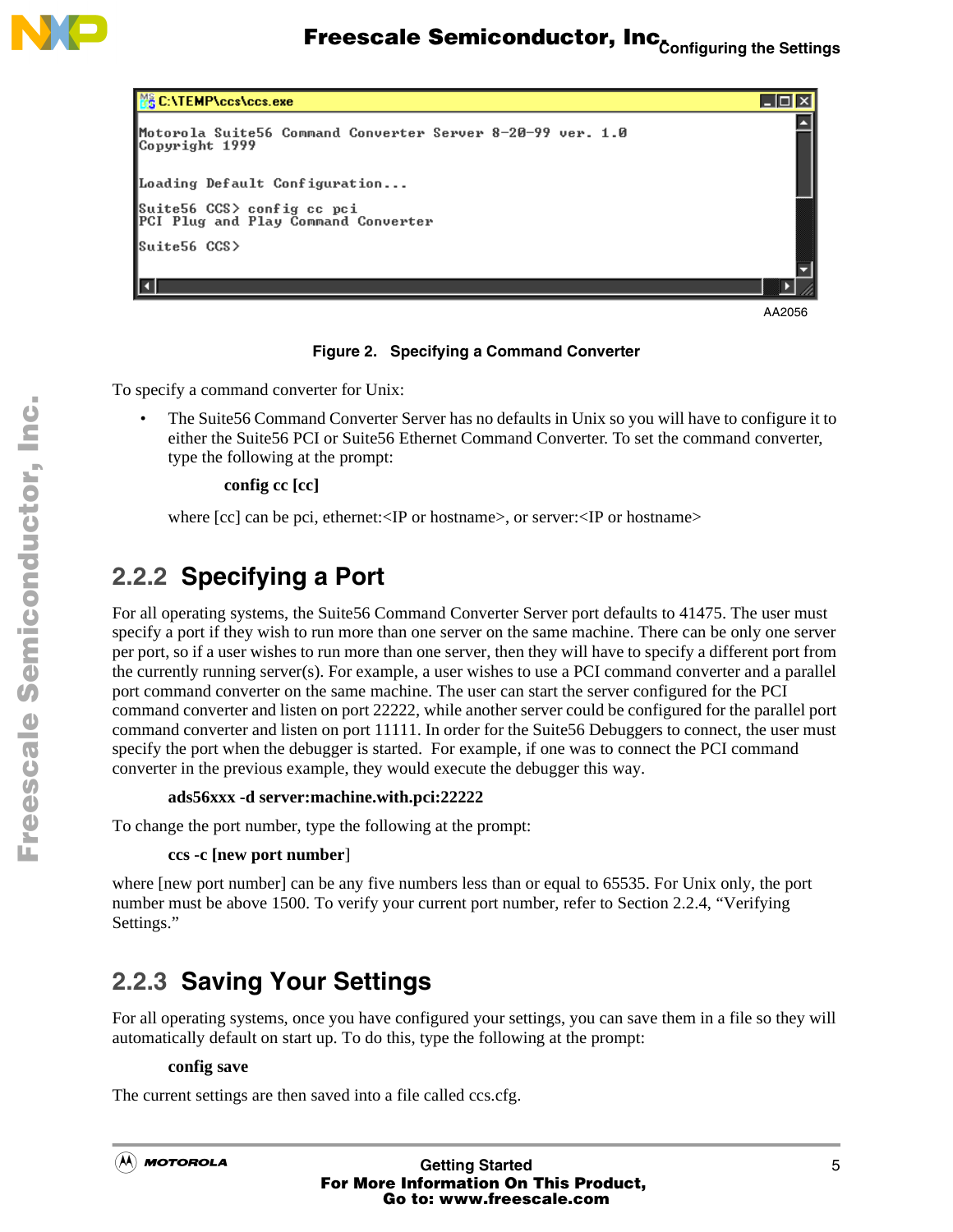

### <span id="page-15-0"></span>**2.2.4 Verifying Settings**

To make sure the Suite56 Command Converter Server is configured correctly, check the command converter setting and the port setting by performing the steps listed below.

The process of verifying settings is the same on all operating systems.

1. Start the Suite56 Command Converter Server (refer to [Section 2.1, "Starting the Server,"](#page-13-1) ) and type the following at the command line:

**show cc**

The Suite56 Command Converter Server will list the current active command converter. To change this setting, refer to [Section 2.2.1, "Specifying a Command Converter."](#page-13-3)

2. To verify the port setting, type the following at the command line:

#### **show port**

The Suite56 Command Converter Server will show the active port. To change this setting, refer to [Section 2.2.2, "Specifying a Port."](#page-14-0)

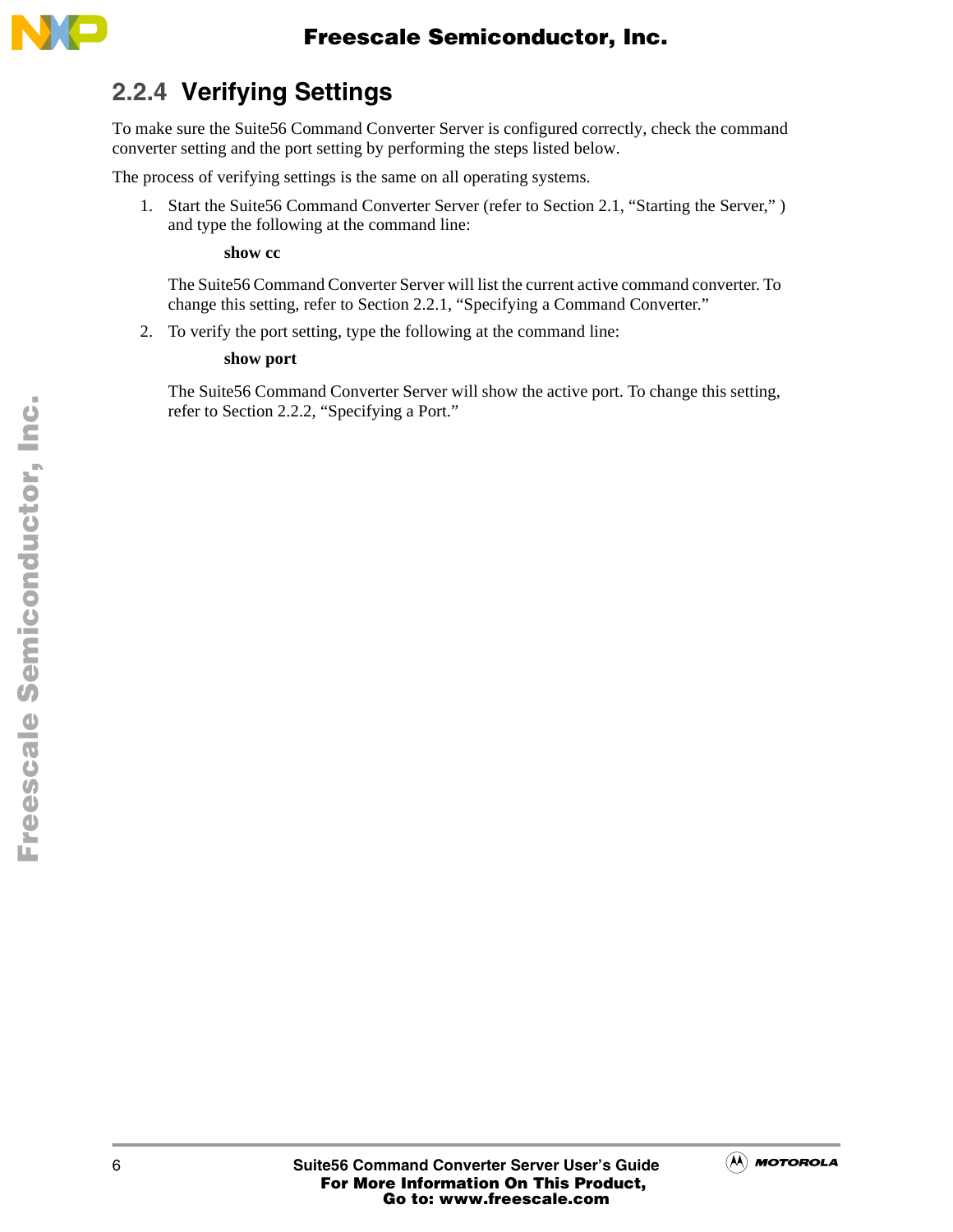**Debugging**



### <span id="page-16-3"></span><span id="page-16-0"></span>**3.0 Remote Use**

Now that the Suite56 Command Converter Server is configured on the server, you can access the target device remotely and start debugging.

### <span id="page-16-1"></span>**3.1 Debugging**

To begin debugging for all operating systems:

1. From a command line, go to the directory where the Suite56 Command Converter Server is installed and type the following:

**ccs**

The ccs command starts the Suite56 Command Converter Server and loads the saved configurations. You are now ready to run the Debugger. The Suite56 Command Converter Server works with the most current release of Suite56 DSP Software Development Tools.

2. To start the text debugger, type the following at the command line:

**ads56[xxx] -d server:<IP or hostname>**

To start the graphic debugger, type the following at the command line:

```
gds56[xxx] -d server:<IP or hostname>
```
where [xxx] is the DSP family you are working with and [IP or host name] is the IP address or host name of the server. For example, if you were working with the DSP56300 family, you would type the following to start debugging with the text debugger:

#### **ads56300 -d server:localhost**

#### **NOTE:**

If the Debugger software and the Suite56 Command Converter Server software are running on the same machine, you may use **localhost** for <hostname>.

For more information, please refer to the *Suite56 Application Development System (ADS) Debugger User's Manual.*

### <span id="page-16-2"></span>**3.2 Using Tcl Scripts**

One of the most useful features of the Suite56 Command Converter Server is remote support of Tcl scripts. Basically, the Suite56 Command Converter Server is capable of doing anything Tcl can do, giving it incredible diversity. Run a Tcl script by performing the following steps:

- 1. Save the Tcl script in the same directory where the ccs.exe file is located
- 2. Type the following at the prompt:

#### **ccs [file name]**

where [file name] is the name of the Tcl script.

For more information on Tcl, please refer to the Scriptics web site on the World Wide Web at http://www.scriptics.com.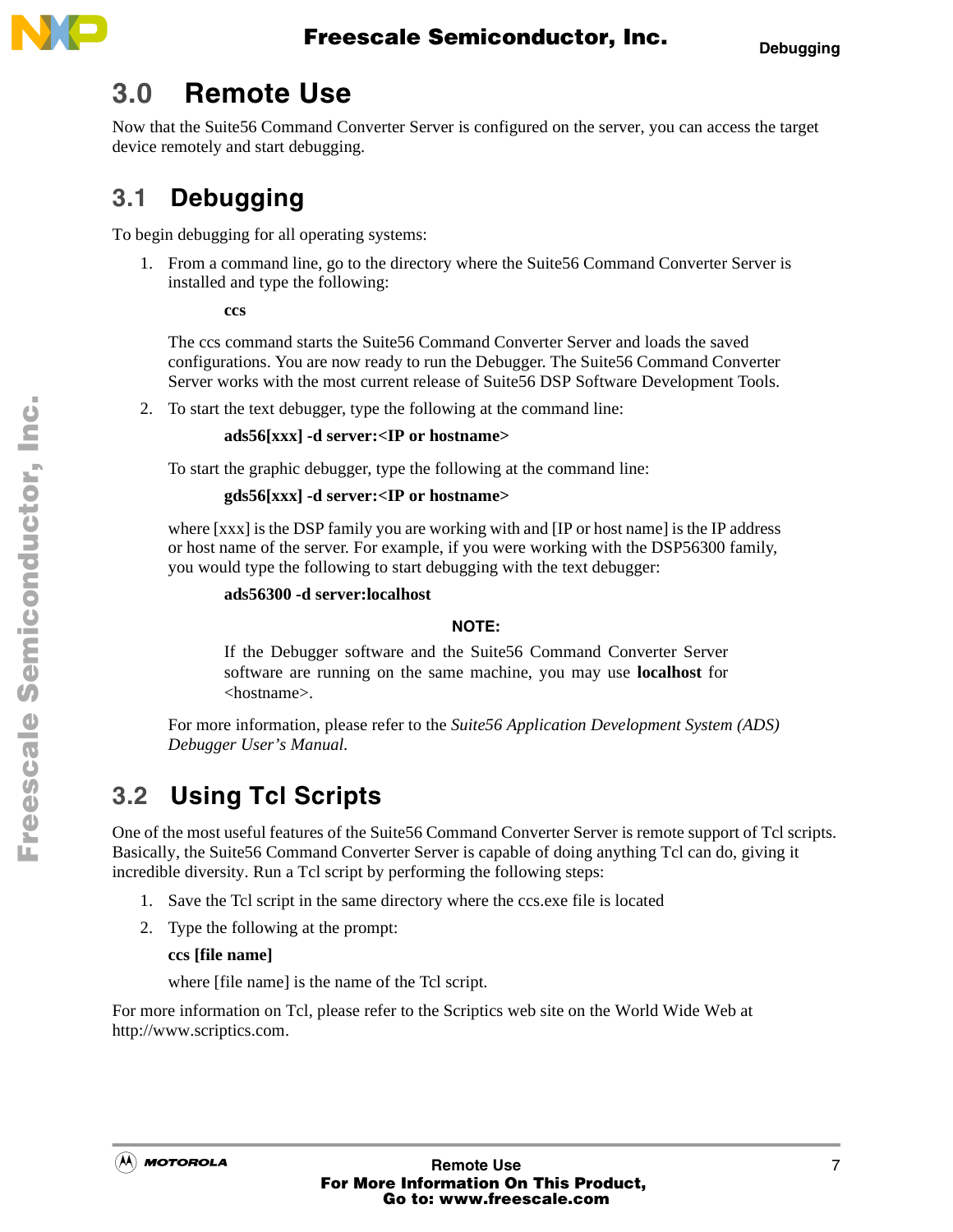

### <span id="page-17-2"></span><span id="page-17-0"></span>**4.0 Troubleshooting**

Before contacting Technical Support, verify the following:

- Check all cable connections and verify they are secure.
- Verify you are using the correct IP address.
- Verify your network is running by pinging a known IP address on your command line. Type **ping**, and the IP address at the command line. If there is no response, there is a problem with your network. Contact a system administrator for assistance.
- If you get the error message "unable to connect" when attempting to run the debugger while the Suite56 Command Converter Server is running, verify hostname, IP address, or the network.
- If you get an error screen when attempting to run the debugger while the Suite56 Command Converter Server is running, verify your hardware connections to the command converter or the target device are correct and secure.
- If you are using a parallel port command converter, verify you are configuring to the correct parallel port from your machine by performing the following steps:

For Windows NT:

- a) Click on the **Start** button, select **Programs**, select **Administrative Tools**, and select **Windows NT Diagnostics**.
- b) In the **Resources** tab, click on the **I/O Port** button at the bottom of the dialog box.
- c) In the ports listing, check the numbers to the left of the parport. Compare them against LPT numbers listed in [Table 1](#page-17-1) to verify your current LPT port.

For Windows 95/98:

- a) Click on the **Start** button, select **Control Panel**, double click on the **Systems** icon.
- b) Select the **Device Manager** tab and click on the **ports** icon to view all ports on your computer.
- c) Select the printer port icon and click on the **Properties** button.
- <span id="page-17-1"></span>d) Select the **Resources** tab. In the **Settings** box, check the numbers against those in [Table 1](#page-17-1) to verify your current LPT number.

| <b>LPT Number</b> | <b>Parallel Port</b> |
|-------------------|----------------------|
| LPT <sub>1</sub>  | 0x378                |
| LPT <sub>2</sub>  | 0x278                |
| LPT <sub>3</sub>  | 0x3BC                |

#### **Table 1. Parallel Port Configuration**

#### **NOTE:**

If any of the hardware or software connections are not correct, the Command Converter Server will not prompt you with error messages. You will need to have the Debugger software running to receive error messages.

If this does not resolve your issue, continue to [Section 4.2, "Technical Support."](#page-19-0)

 $\bf \Phi$ 

mic

o n d u  $\mathbf 0$ t o

r, I

n

.<br>ق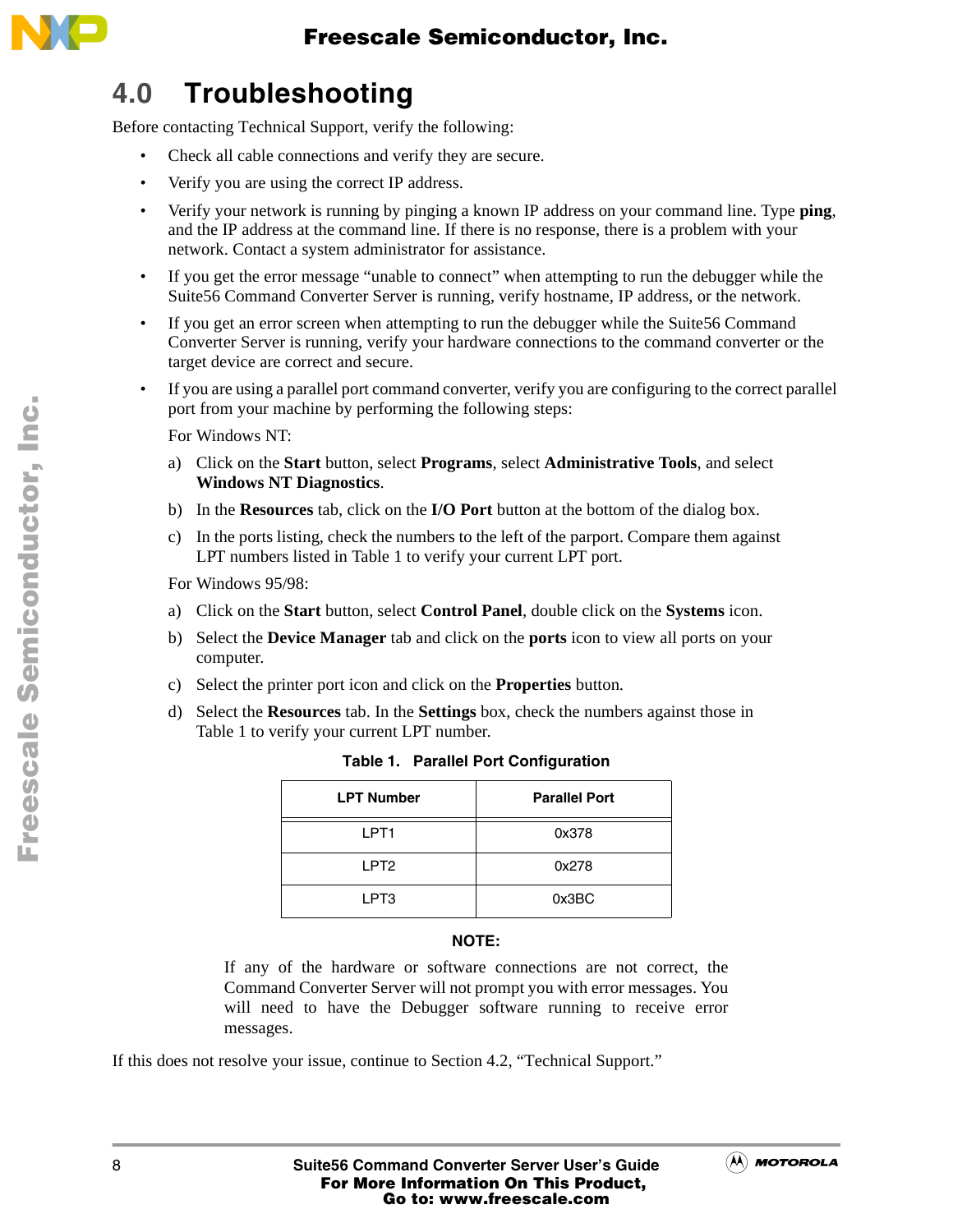

**The Help Command**

 $\Box \Box$ 

A

#### <span id="page-18-0"></span>**4.1 The Help Command**

The Suite56 Command Converter Server has a Help command feature that displays command syntax information and command descriptions. When you type **help** at the command prompt, a list of commands and their descriptions appear. See [Figure 3.](#page-18-1)

```
S C: \TEMP\ccs\ccs.exe
Loading Default Configuration...
Suite56 CCS> help
Syntax:
help [show/config/cmdl/quit]
                # Display help info for show<br># Display help info for config
help show
 help config
 help cmdl
                # Display command line help info.
                # Display quit help info.
 help quit
Suite56 CCS>
```
AA2057

#### **Figure 3. General Help Screen**

<span id="page-18-1"></span>For example, when you type **help show**, a list of **show** commands and their description appears.

```
\Boxo\boxtimes<u> 冬</u> C:\TEMP\ccs\ccs.exe
Suite56 CCS> help show
Syntax:
  show [cc/user/version/port]
                 # Show Current Command Converter Configuration
  show cc
                 # Show Users Connected to Server
  show user
  show version # Show Version Info.
                 # Show Current Port the Server Is Listening On
  show port
Suite56 CCS> show cc
Parallel Port Command Converter (LPT:2)
Suite56 CCS> show user
User does not exist.
Suite56 CCS> show version<br>Motorola Suite56 Command Converter Server 8-20-99 ver. 1.0<br>Converted 1999
Copyright 1999
Suite56 CCS> show port
Server Listening on Port: 41475
Suite56 CCS>
```
AA2058

#### **Figure 4. Help Show Screen**

<span id="page-18-2"></span>Use the help command when you need command definitions and syntax. You can also use the help command when running the Debugger software, please refer to the *Suite56™ Application Development System (ADS) Debugger User Manual*, for more information.